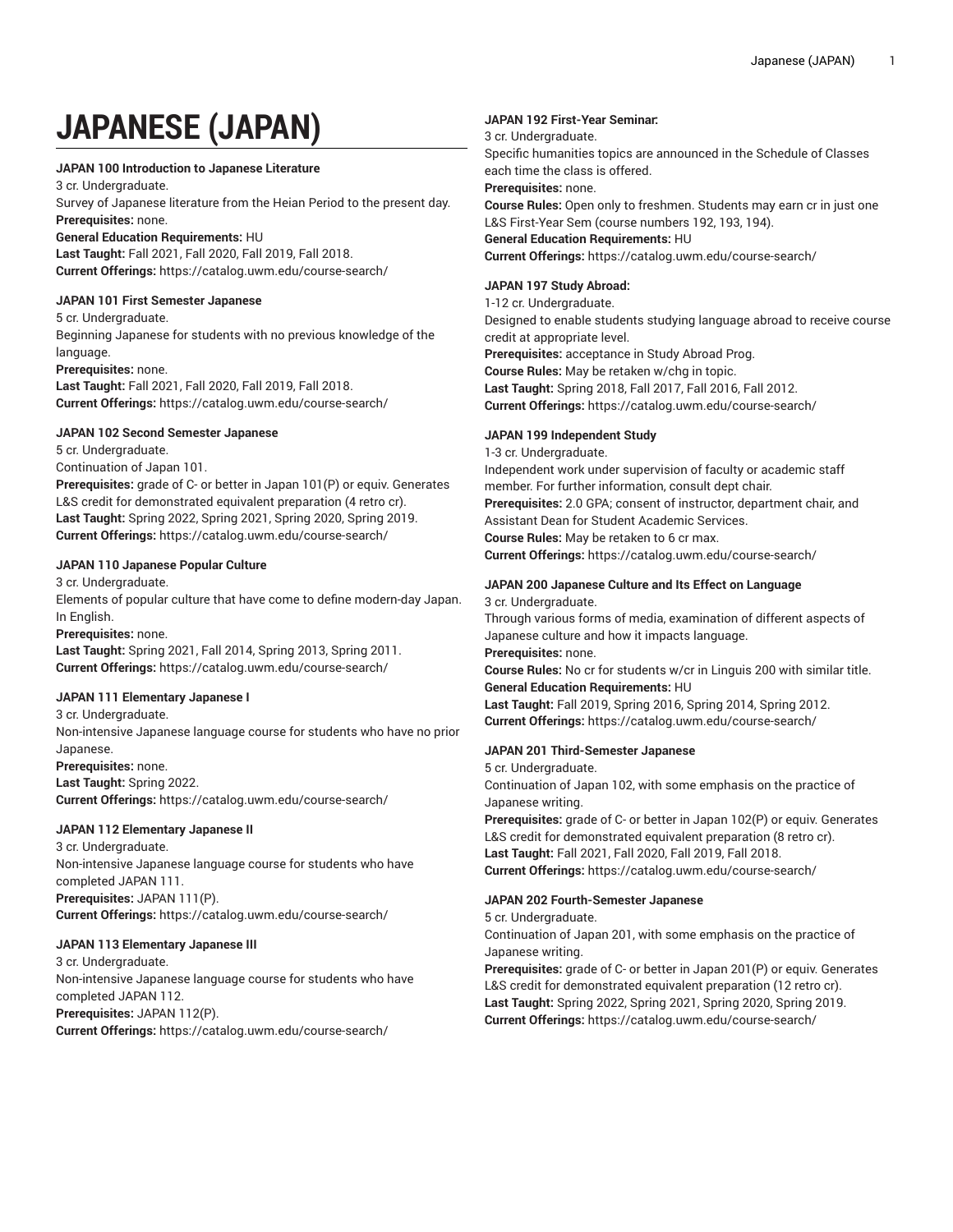### **JAPAN 220 Introduction to Japanese Food Studies**

3 cr. Undergraduate.

Cultural, historical, geographic, and sociological aspects of Japanese food culture as related to everyday Japanese culinary practices. **Prerequisites:** none.

#### **General Education Requirements:** HU

**Last Taught:** Spring 2020, Spring 2019, Spring 2018, Spring 2017. **Current Offerings:** <https://catalog.uwm.edu/course-search/>

#### **JAPAN 221 Japanese Film: Themes and Methods**

3 cr. Undergraduate.

Major films representing milestones in Japanese film history, from the 1930s to the turn of the twenty-first century.

**Prerequisites:** none.

**Last Taught:** Spring 2020, Spring 2019. **Current Offerings:** <https://catalog.uwm.edu/course-search/>

#### **JAPAN 277 Japanese Discussion Section:**

1-2 cr. Undergraduate.

Discussion in Japanese, designed to broaden perspectives, improve language skills. Offered in conjunction w/courses in other disciplines (Anthro, Hist, Pol Sci, etc.).

**Prerequisites:** Japan 202(Linguis 242)(P) or cons instr. **Course Rules:** May be retaken w/chg in topic to 6 cr max. **Current Offerings:** <https://catalog.uwm.edu/course-search/>

## **JAPAN 289 Internship in Japanese, Lower Division**

1-6 cr. Undergraduate.

Application of basic principles of Japanese in business, organizational, educational, political, or other appropriate setting.

**Prerequisites:** 2.50 gpa; cons supervising faculty member. **Course Rules:** One cr earned for academic work based on 40 hrs in internship. May be retaken to 6 cr max.

**Current Offerings:** <https://catalog.uwm.edu/course-search/>

## **JAPAN 296 UROP Apprenticeship**

1-3 cr. Undergraduate.

Undergraduate research participation in a project developed with a supervising member of the faculty or staff.

**Prerequisites:** acceptance to UROP; prior or conc reg in UROP seminar. **Course Rules:** One cr for 45 hrs research. May be retaken to 9 cr max in any combination of UROP apprenticeship courses. Not open to jrs & srs. **Current Offerings:** <https://catalog.uwm.edu/course-search/>

## **JAPAN 297 Study Abroad:**

1-12 cr. Undergraduate.

Designed to enroll students in UWM sponsored program before course work levels, content, and credits are determined and/or in specially prepared program course work.

**Prerequisites:** acceptance for Study Abroad Prog.

**Course Rules:** May be retaken w/chg in topic.

**Last Taught:** Spring 2021, Fall 2020, Spring 2020, Fall 2019. **Current Offerings:** <https://catalog.uwm.edu/course-search/>

## **JAPAN 299 Ad Hoc:**

1-6 cr. Undergraduate.

Course created expressly for offering in a specified enrollment period. Requires department and associate dean approval. In exceptional circumstances, can be offered in one additional semester.

**Prerequisites:** none; additional prerequisites may be assigned to specific topic.

**Course Rules:** May be retaken with change in topic. **Last Taught:** Fall 2020, Spring 2018, Spring 2017, Spring 2016. **Current Offerings:** <https://catalog.uwm.edu/course-search/>

## **JAPAN 301 Fifth Semester Japanese**

4 cr. Undergraduate.

Continuation of Japan 202.

**Prerequisites:** grade of C- or better in Japan 202(P) or equiv. Generates L&S credit for demonstrated equivalent preparation (16 retro cr). **Last Taught:** Fall 2021, Fall 2020, Fall 2019, Fall 2018. **Current Offerings:** <https://catalog.uwm.edu/course-search/>

## **JAPAN 302 Sixth Semester Japanese**

4 cr. Undergraduate.

Continuation of Japan 301.

**Prerequisites:** grade of C- or better in Japan 301(P) or equiv. Generates L&S credit for demonstrated equivalent preparation (16 retro cr). **Last Taught:** Spring 2022, Spring 2021, Spring 2020, Spring 2019. **Current Offerings:** <https://catalog.uwm.edu/course-search/>

## **JAPAN 310 Enhanced Knowledge & Skills for the Japanese Language Proficiency Test**

3 cr. Undergraduate.

Preparation for levels N2 and N3 of the Japanese Language Proficiency Exam.

**Prerequisites:** May be retaken to 12 credits max. Prereq; Japan 202(P) or equiv. Generates L&S credits for demonstrated equivalent preparation (16 retro credits).

**Last Taught:** Fall 2019, Fall 2018, Fall 2017, Fall 2016. **Current Offerings:** <https://catalog.uwm.edu/course-search/>

## **JAPAN 312 Japanese Conversation II**

3 cr. Undergraduate.

Training in advanced Japanese conversation skills for a wide variety of social settings.

**Prerequisites:** JAPAN 201(P). **Last Taught:** Spring 2021, Spring 2019.

**Current Offerings:** <https://catalog.uwm.edu/course-search/>

## **JAPAN 321 Analyzing Hollywood-Japan Film Remakes**

3 cr. Undergraduate.

Critical knowledge and understanding of Japanese society and elements of Japanese culture acquired through an investigation of Hollywood-

Japan film remakes. **Prerequisites:** jr st.

**Course Rules:** In English. Counts as a repeat of Japan 499 w/same topic. **Last Taught:** Fall 2011.

**Current Offerings:** <https://catalog.uwm.edu/course-search/>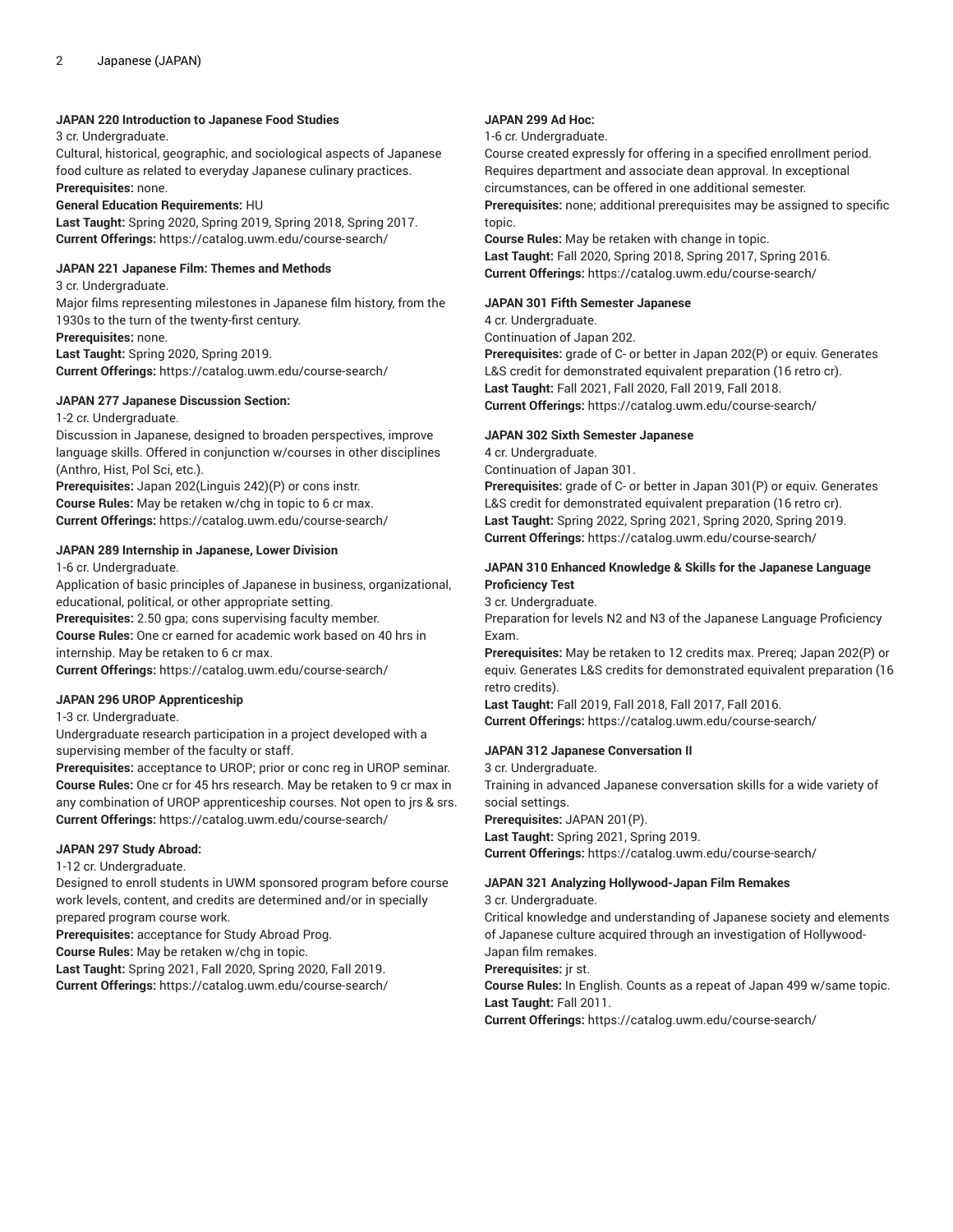## **JAPAN 330 Japanese Language and Culture**

3 cr. Undergraduate.

Japanese expression and culture; influence of Japanese history, customs, and geographic features on the Japanese language.

**Prerequisites:** Prereq; Japan 202 (Linguis 242)(P) or equiv. Generates L&S credits for demonstrated equivalent preparation (16 retro credits). **Last Taught:** Spring 2017, Spring 2015, Spring 2013.

**Current Offerings:** <https://catalog.uwm.edu/course-search/>

#### **JAPAN 331 Reading Japanese Short Stories**

3 cr. Undergraduate.

Introduction to Japanese short stories to improve reading skills, vocabulary, and understanding of Japanese culture.

**Prerequisites:** Japan 202(P).

**Course Rules:** Generates L&S credits for demonstrated equivalent preparation (14 retro crs).

**Last Taught:** Fall 2017, Fall 2016, Fall 2015, Spring 2015. **Current Offerings:** <https://catalog.uwm.edu/course-search/>

## **JAPAN 332 Extensive Reading in Japanese**

1 cr. Undergraduate.

Reading practice utilizing easy readers, children's books, manga, and novels. Counts as repeat of Japan 299 w/ similar topic. May be retaken w/chg in topic to 3 cr max.

**Prerequisites:** jr st, Japan 101(P).

**Last Taught:** Fall 2021, Spring 2021, Fall 2020, Spring 2020. **Current Offerings:** <https://catalog.uwm.edu/course-search/>

## **JAPAN 345 Japanese News Media**

3 cr. Undergraduate.

Training in reading and consuming Japanese news media in a variety of formats.

**Prerequisites:** JAPAN 301(C) or consent of instructor. **Course Rules:** Retakeable with change in topic to 9 credits max. **Last Taught:** Spring 2022, Fall 2020, Spring 2020, Spring 2019. **Current Offerings:** <https://catalog.uwm.edu/course-search/>

## **JAPAN 351 Japanese Performance Traditions**

3 cr. Undergraduate.

Japanese performance of drama and comedy from noh and kabuki to modern performance.

**Prerequisites:** jr st; satisfaction of OWC-A GER. **General Education Requirements:** HU, OWCB

**Last Taught:** Spring 2022, Fall 2019, Spring 2018, Spring 2017. **Current Offerings:** <https://catalog.uwm.edu/course-search/>

## **JAPAN 352 Japanese Performance Traditions: Readings**

1 cr. Undergraduate.

Readings in Japanese performance texts from medieval noh scripts to modern Japanese theater.

**Prerequisites:** jr st or cons instr; completion of OWC-A GER; Japan 351(C) **Last Taught:** Spring 2018, Spring 2017.

**Current Offerings:** <https://catalog.uwm.edu/course-search/>

## **JAPAN 355 Seminar in Japanese Literature and Culture:**

3 cr. Undergraduate.

Readings and discussion in English on selected topics in Japanese literature and culture.

**Prerequisites:** jr st; completion of Oral and Written Communication (OWC) Competency Part A.

**Course Rules:** May be retaken to a max of 9 crs.

**General Education Requirements:** OWCB

**Last Taught:** Spring 2021, Spring 2020, Spring 2019, Fall 2018. **Current Offerings:** <https://catalog.uwm.edu/course-search/>

## **JAPAN 356 Seminar in Japanese Literature: Readings**

1 cr. Undergraduate.

Readings of Japanese literature in Japanese, offered as an optional lab to JAPAN 355.

**Prerequisites:** JAPAN 301(C) or consent of instructor. **Current Offerings:** <https://catalog.uwm.edu/course-search/>

## **JAPAN 361 Translating Japanese Media**

3 cr. Undergraduate.

Development of the vocabulary, grammar knowledge, translating skills, and cultural sensitivities necessary to produce viable translations. **Prerequisites:** Japan 202(P).

**Course Rules:** Generates L&S credits for demonstrated equivalent preparation (14 retro crs).

**Last Taught:** Fall 2021, Spring 2020, Fall 2017, Fall 2015. **Current Offerings:** <https://catalog.uwm.edu/course-search/>

## **JAPAN 370 Fun Kanji**

2 cr. Undergraduate. Extensive practice in use of kanji, in order to enhance students' ability to read Japanese materials fluently. **Prerequisites:** jr st and Japan 101(P). **Course Rules:** Counts as repeat of Japan 299 w/ similar topic. **Last Taught:** Spring 2019, Spring 2018. **Current Offerings:** <https://catalog.uwm.edu/course-search/>

## **JAPAN 397 Study Abroad:**

1-12 cr. Undergraduate. Designed to enroll students in UWM sponsored program before coursework level, content, and credits are determined and/or in speciallyprepared program coursework. **Last Taught:** Spring 2021, Spring 2020, Fall 2019, Spring 2019. **Current Offerings:** <https://catalog.uwm.edu/course-search/>

## **JAPAN 401 Seventh Semester Japanese**

4 cr. Undergraduate. Continuation of Japan 302. **Prerequisites:** grade of C- or better in Japan 302(P) or equiv. Generates L&S credits for demonstrated equivalent preparation (16 retro crs). **Last Taught:** Fall 2021, Fall 2020, Fall 2019, Fall 2018. **Current Offerings:** <https://catalog.uwm.edu/course-search/>

## **JAPAN 402 Eighth Semester Japanese**

4 cr. Undergraduate.

Continuation of Japan 401.

**Prerequisites:** grade of C- or better in Japan 401(P). Generates L&S credits for demonstrated equivalent preparation (16 retro crs). **Last Taught:** Spring 2022, Spring 2021, Spring 2020, Spring 2019. **Current Offerings:** <https://catalog.uwm.edu/course-search/>